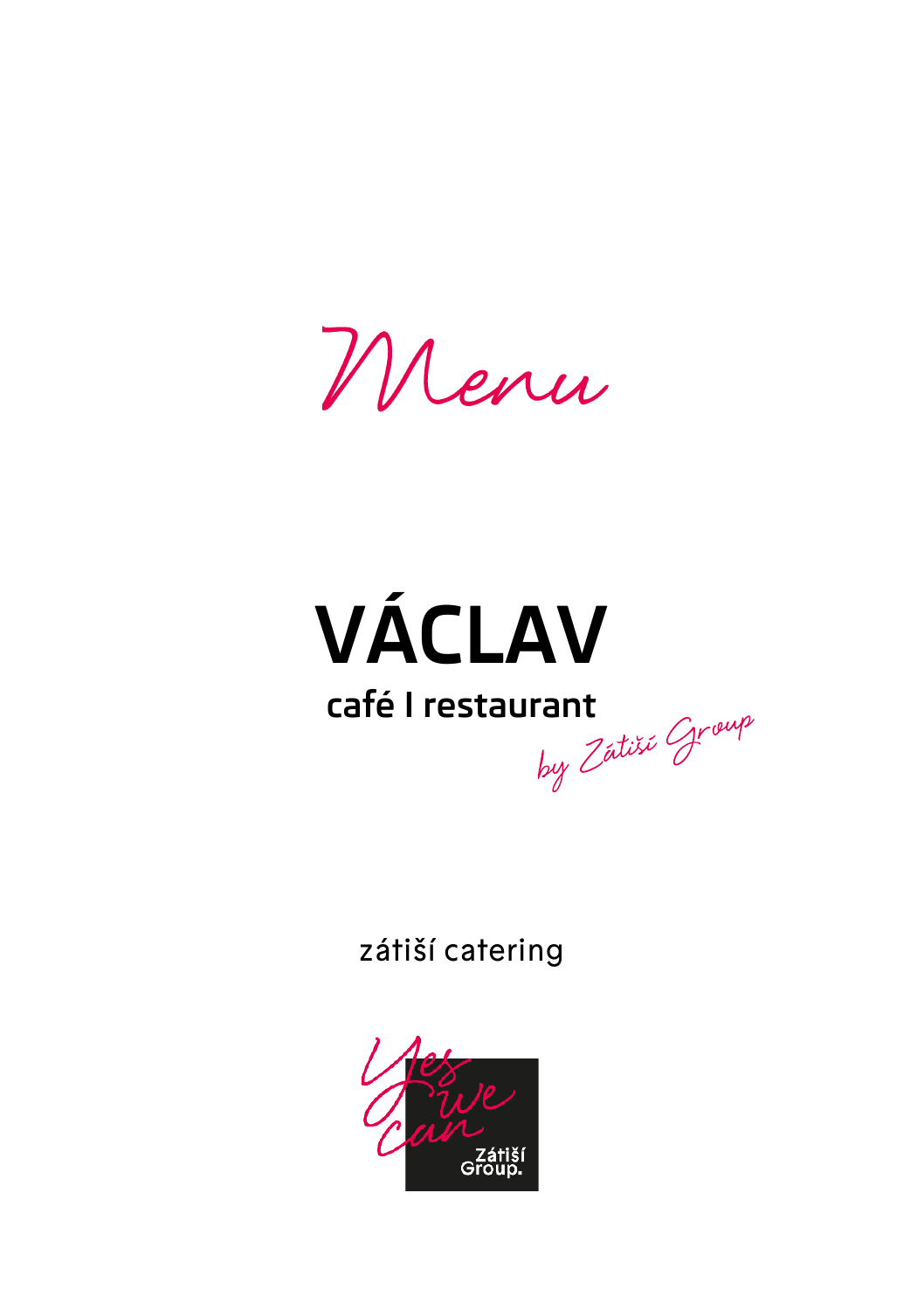# **B R E A K F A S T M E N U**

breakfast is served from **9am to 10:30am**



| Wholemeal toast with smoked salmon, herb gervais, |         |
|---------------------------------------------------|---------|
| lettuce salad cucumber, fried egg                 | 165 CZK |

English egg muffin with bacon and tomato beans, roasted bavarian sausage, bread 159 CZK

French toast with cinnamon and salted caramel, sour cream and seasonal fruit 155 CZK

> **N Á P O J O V É M E N U**  $\overline{\phantom{a}}$

#### **SOFT DRINKS AND LEMONADES**

| Mattoni water 0,331 (still, mediun sparkling, sparkling water) | 32 CZK  |
|----------------------------------------------------------------|---------|
| Coca-Cola assortment 0,33 l                                    | 45 CZK  |
| (Coca-Cola, Coca-Cola Zero, Tonic Kinley, Ginger Ale)          |         |
| Kofola bottled 0,331                                           | 45 CZK  |
| Fruit Juice Granini 0,2 l                                      | 45 CZK  |
| (orange, apple, strawberry, multi-vitamin)                     |         |
| Fresh Juice 0,35 l                                             |         |
| (mix fruit - according to daily offer)                         | 99 C.7K |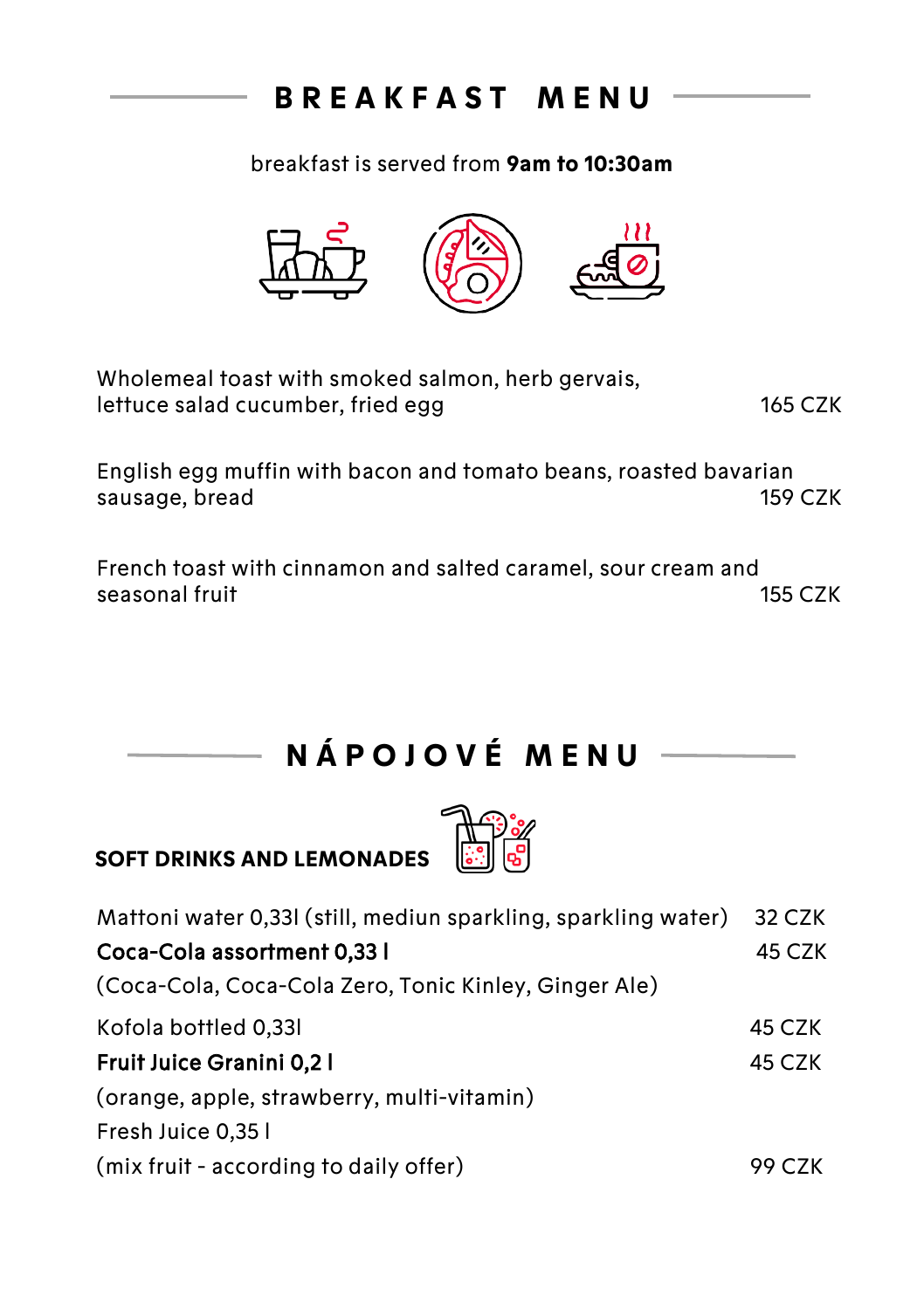| Carafe of tap water with lemon and mint  | 30 CZK |
|------------------------------------------|--------|
| Homemade lemonades according daily offer | 59 CZK |

#### **COFFEE AND HOT DRINKS**

| Ristretto                                                  | 45 CZK        |
|------------------------------------------------------------|---------------|
| Espresso                                                   | 45 CZK        |
| Espresso lungo                                             | 45 CZK        |
| Double Espresso                                            | 70 CZK        |
| Espresso macchiato                                         | 45 CZK        |
| Americano                                                  | 45 CZK        |
| Cappuccino                                                 | 55 CZK        |
| Flat white                                                 | 70 CZK        |
| Latte macchiatto                                           | 60 CZK        |
| Turkish coffee                                             | 45 CZK        |
| Viennese coffee                                            | 65 CZK        |
| Tea Dilmah                                                 | 45 CZK        |
| Hot chocolate                                              | 69 CZK        |
| Mulled wine                                                | <b>85 CZK</b> |
| Fresh mint tea, honey                                      | 55 CZK        |
| Fresh ginger tea, honey                                    | 55 CZK        |
| Coffee can be also prepared with Non-Dairy milk (soy milk) |               |

| CONCE CAN DE AISO DI EDALEU WINI NON-DAN Y MINA (SOY MINA) |        |
|------------------------------------------------------------|--------|
| Coffee canbe also prepared in a non-caffeine variant.      |        |
| Additional charge                                          | 15 CZK |
|                                                            |        |

#### **BEER bottled**

| Pilsner Urquell 0,331             | 45 CZK |
|-----------------------------------|--------|
| Birell 0,33l - non-alcoholic beer | 45 CZK |
|                                   |        |
| <b>WINE</b>                       |        |
| White house wine 0.151            | 65 CZK |
| Red house wine 0,151              | 65 CZK |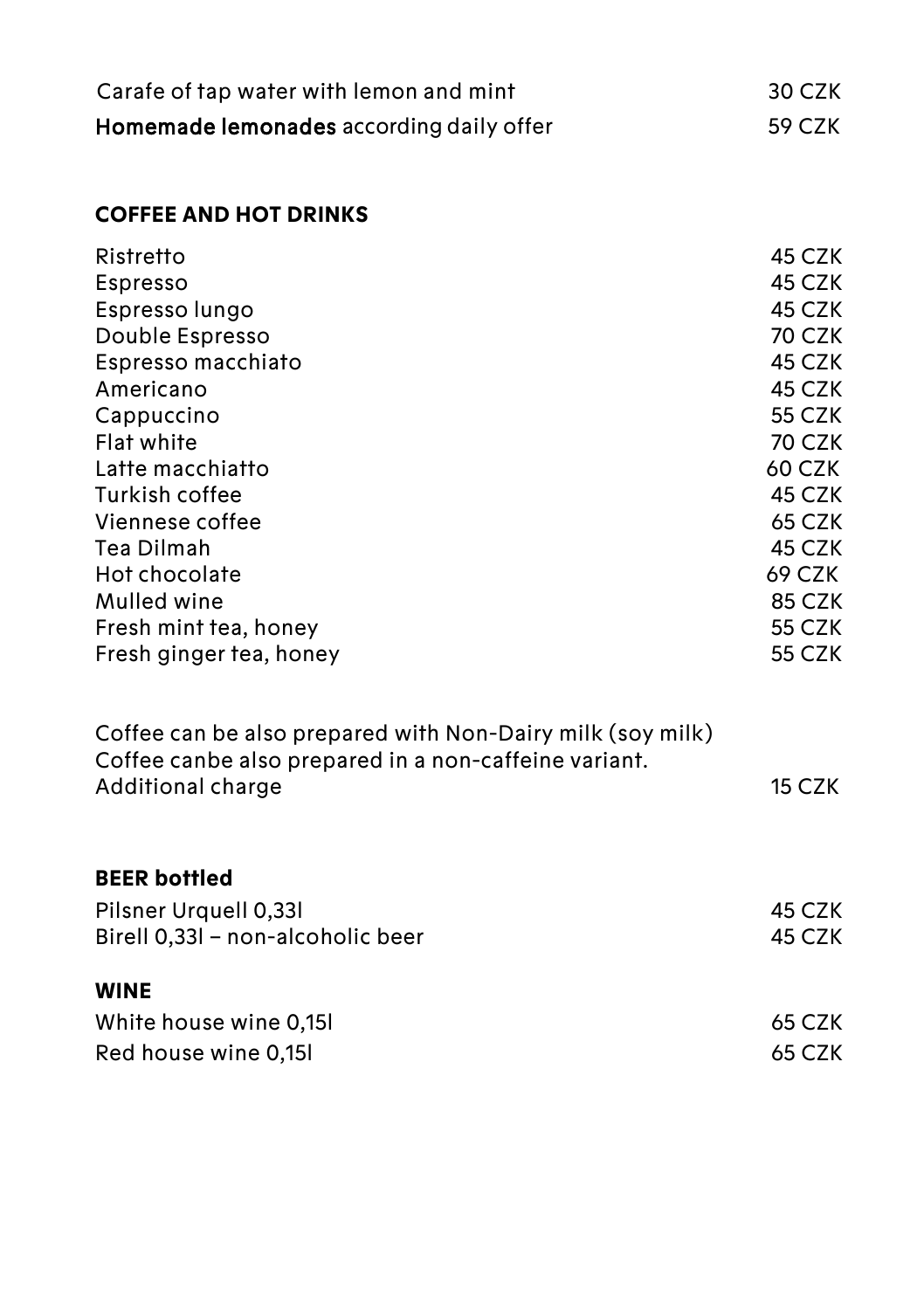# **M E N U**

menu is served from **11am to 4pm**



| <b>SOUPS</b>                                                                 |               |
|------------------------------------------------------------------------------|---------------|
| Strong beef broth with meat, root vegetables and noodles                     | 49 CZK        |
| Daily cream soup-choice according to the daily menu                          | <b>55 CZK</b> |
| <b>SALADS</b><br>Caésar salad with grilled chicken, roasted bacon, parmesan, |               |
| garlic croutons, anchovy dressing                                            | 209 CZK       |
| Caésar salad with fried egg (2 pcs), parmesan, garlic croutons,              |               |

Leaf salad with gorgonzola cheese, mango, strawberries,229 CZK cucumber salad, roasted walnuts and citrus-mint dressin (250/100g)

anchovy dressing, capers (**VEG**) 179 CZK

### **MAIN COURSES**



| Traditional beef "svičková" on cream with Carlsbad dumpling,<br>cranberry chutney (150 g) | 195 CZK |
|-------------------------------------------------------------------------------------------|---------|
| Beef goulash on black beer with roasted Spätzli<br>and red onion $(170 g)$                | 195 CZK |

Roasted pikeperch on saffron risotto with white wine, cherry tomatoes, zucchini and baby spinach (120 g) **(gluten-free)** 285 CZK

#### **STREET FOOD by Zátiší Catering**



Homemade bread with shredded meat, cheddar, fresh coriander and pickled red onion 165 CZK